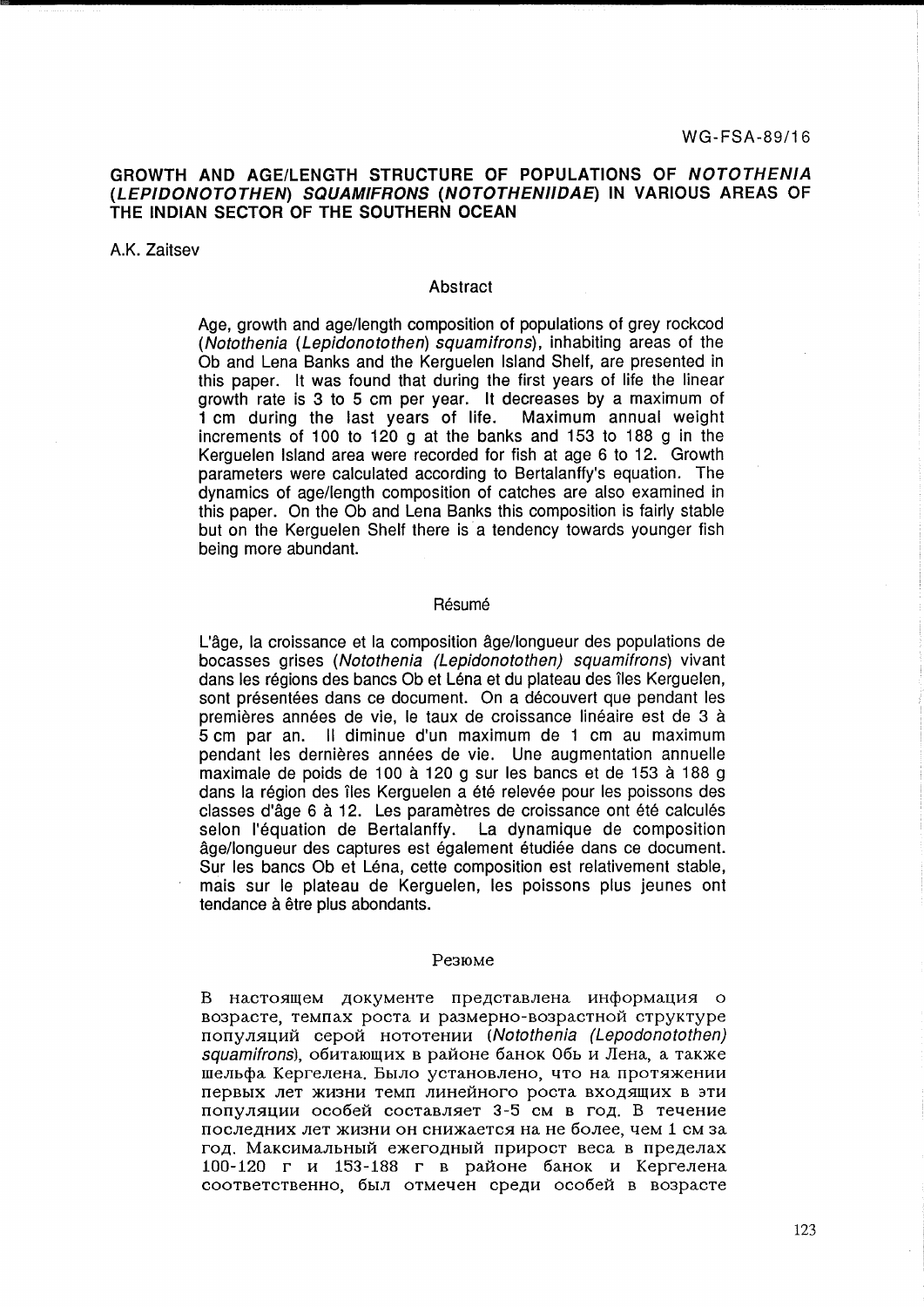6-12лет. Параметры роста были вычислены по уравнению Берталанффи. В данной работе также рассматривается динамика размерно-возрастного состава уловов. Состав уловов, полученных в районе банок Обь и Лена, довольно стабилен, в то время как в составе уловов, полученных на шельфе Кергелена, наблюдается тенденция к омоложению.

## Resumen

En este documento se presenta la edad, crecimiento y composición de edad/longitud de las poblaciones de tramas grises (Notothenia (Lepidonotothen) squamifrons), que habitan las áreas de los Bancos de Ob y de Lena y la plataforma de la Isla Kerguelen. Se observó que durante los primeros años de vida el índice lineal de crecimiento es de 3 a 5 cm al año, disminuyendo a un máximo de 1 cm durante los últimos años de vida. Se registraron aumentos máximos de peso anual de 100 a 120 g en los bancos y de 153 a 188 g en el área de la Isla Kerguelen en peces de edad 6 a 12. Parámetros de crecimiento se calcularon de acuerdo a la ecuación de Bertalanffy. Las dinámicas de composición de edad/longitud de las capturas también se examina en este documento. En los Bancos de Ob y de Lena esta composición es bastante estable pero en la Plataforma Kerguelen los peces más jóvenes tienden a ser más abundantes.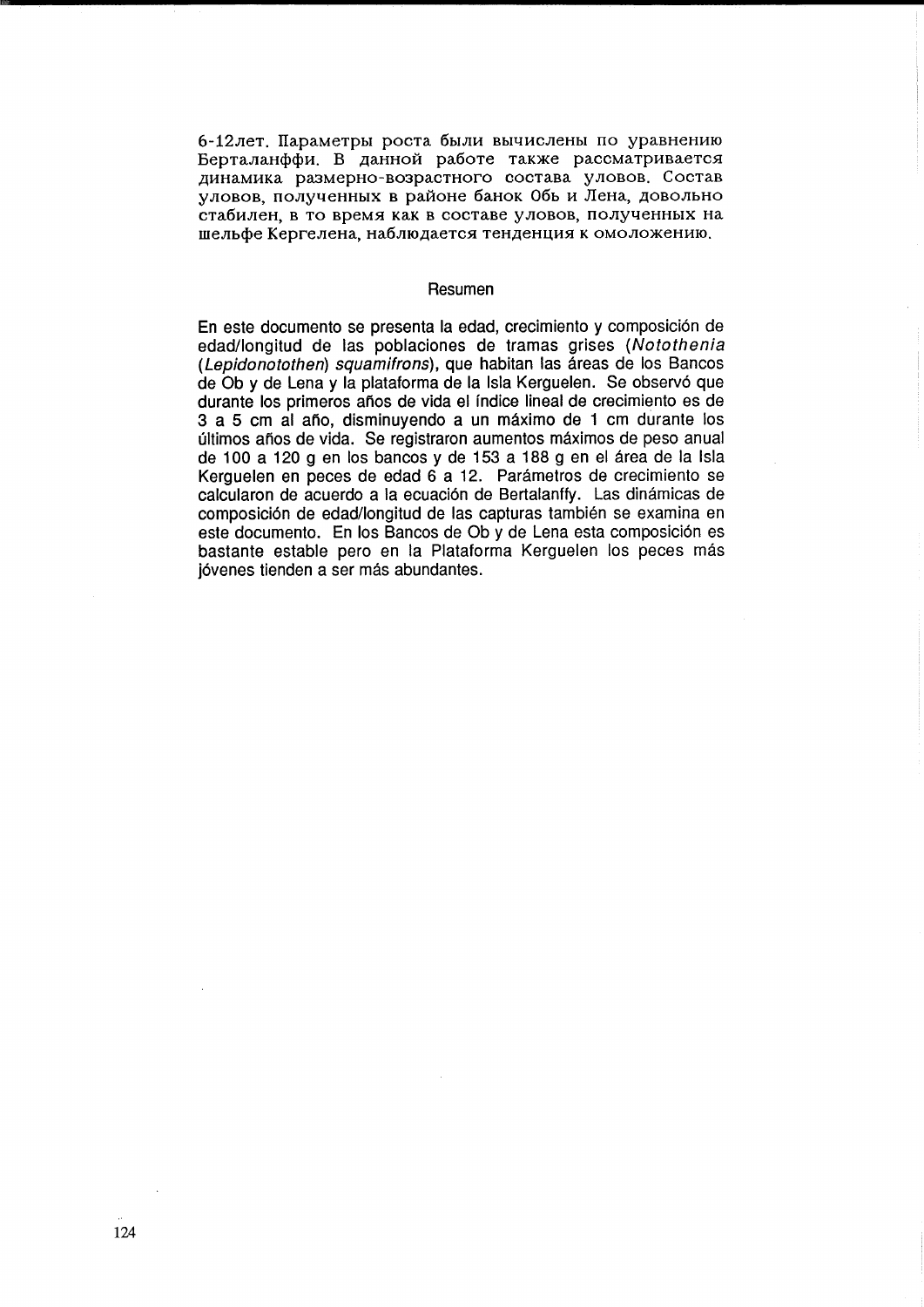# 1. **INTRODUCTION**

The grey rockcod (Notothenia (Lepidonotothen) squamifrons) is widely distributed in sub-Antarctic waters of the Southern Ocean. There are numerous populations of the Indian Ocean sub-species of this species (Notothenia squamifrons Günther, 1880) which inhabits island shelves (Crozet, Prince Edward and Kerguelen Islands) as well as seamounts (Ob, Lena and Skif Banks) (Duhamel, Hureau, Ozouf-Costaz, 1983; Duhamel, Ozouf-Costaz, 1985).

It has been demonstrated that N. squamifrons populations of the Ob and Lena Banks are discrete (Zaitsev, 1987 and 1989). Utilization of available resources of this species on these banks must therefore be carried out carefully and all biological features of the species should be taken into account.

Since the impact of fishing has recently become constant, it is increasingly important to examine age, growth rates and the dynamics of age/length composition of each population separately. Research on age structure of the Atlantic sub-species of this species (N. squamifrons atlantica, Permitin and Sazonov, 1974) in the South Georgia area was undertaken by Shust and Pinskaya (1978), while a similar study of Indian Ocean sub-species has been carried out by Duhamel and Ozouf-Costaz (Duhamel, 1981; Duhamel, Ozouf-Costaz, 1985). This paper results from the analyses of a large range of material. It supplements to a considerable degree, earlier data on the biology of the Indian Ocean sub-species.

# 2. MATERIALS AND METHODS

The material was collected by research vessels from the AzCherNIRO Institute and Yugrybpromrazvedka (Southern Fishery Survey Authority) from around the Ob and Lena Banks and the Kerguelen Islands from 1969 to 1987.

The age of fish was determined using standard methods (Chugunova, 1959). To this end, fish scales were used as an age reading structure. Preparations of scales were analyzed with the help of microfiche reading equipment "Microphot 5-PO-1" (materials from the Ob and Lena Banks) and "Microphot-3" AChM-22 (material from the Kerguelen Islands) with 1 x20 magnification. Both permanent and temporary preparations were used with "Microphot-3" AChM-22. In the latter case a microfische frame was used as a slide to speed up the process of preparing and analyzing preparations at least twice.

Altogether 536 preparations from the Ob and Lena Banks and 987 from the Kerguelen Islands were studied. Standard length was measured (standard length is from the tip of the snout to the end of the urostyle). Fish weight was determined to the nearest gram. In total, 94 354 specimens of N. squamifrons were weighed and measured.

In order to avoid errors in determining the age of  $N$ . squamitrons, sclerites were counted up to the edge of each annual ring, (Le. to the point at which the sclerites begin to merge). The results of the count were processed on a computer using a BMDP program package. The hypothesis of normal distribution of sclerite up to the edge of annual rings was tested. Based on the Kolmogorov test, the distributions observed were considered normal at P=0.2. Moreover, single variable statistics of distribution of sclerites in each annual ring were calculated. A polymodal curve was drawn on the basis of these calculations, allowing for a more accurate determination of the age of fish in case of faint annual rings on their scales (Figure 1). A similar curve was used by Boronin and Frolkina (1976) in determining the age of N. gibberifrons (Lönnberg) from the South-West Atlantic.

Age composition of catches over the period under study was determined according to the Morozov-Mayorova method using size composition as a starting point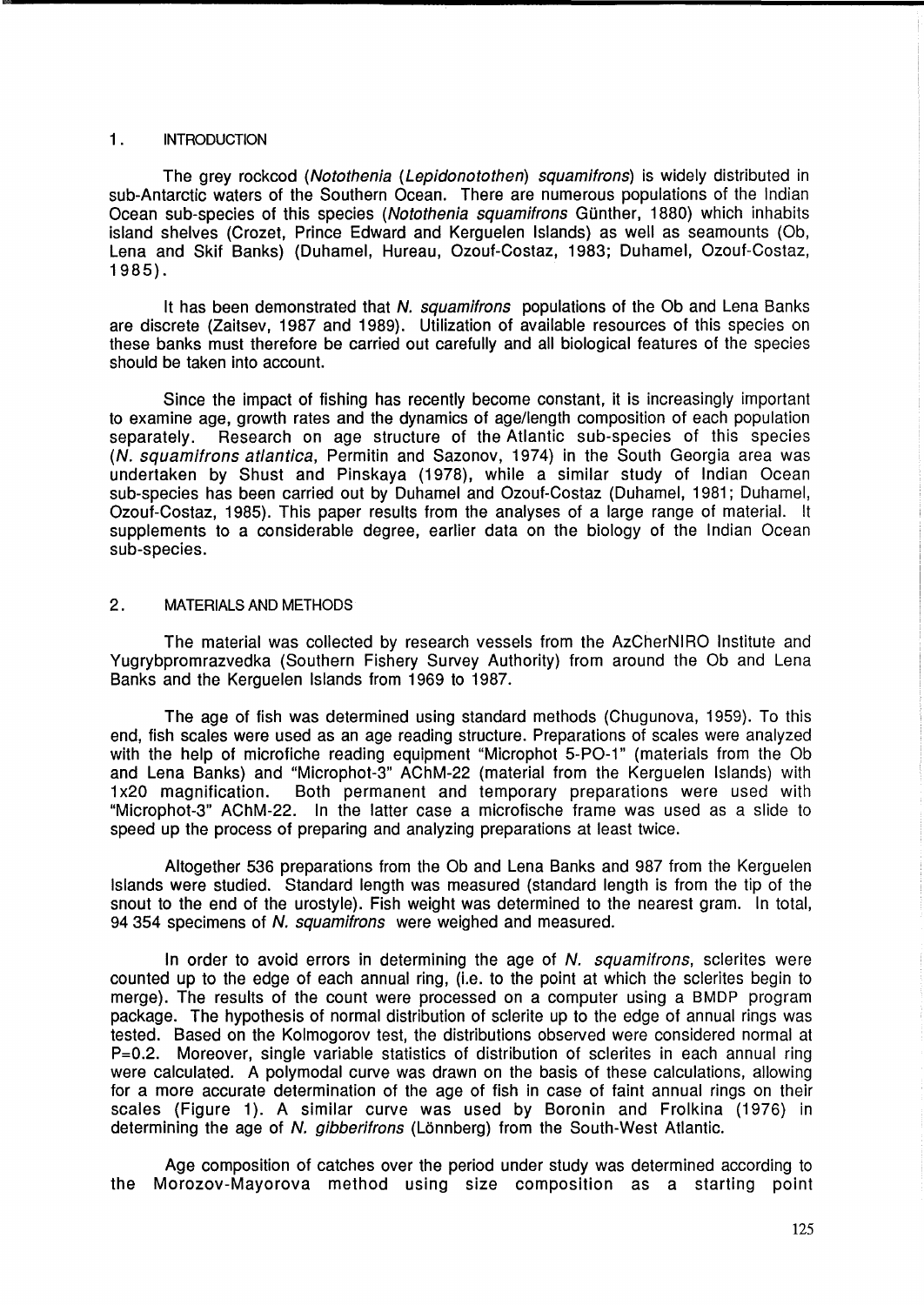(Chugunova, 1959). Bertalanffy's growth equation was used to calculate parameters of linear and weight growth (Hohendorf, 1966). All calculations were performed on an EC 1035 mainframe computer.

#### 3. LENGTH AND WEIGHT

The equation  $W=aL^b$  was used in analyzing the relationship between length and weight where W - weight of fish; L - length; "a" and "b" - parameters statistically calculated from actual data (Ricker, 1979). This equation was calculated for each study area and for male and female specimens separately. A significant positive correlation between length and weight (r>0.9) was observed in each instance.

Sexual dimorphism was not apparent within the parameters under examination. The value of coefficient "a", however, varies from area to area (Table 2). Irrespective of the sample, the value of coefficient "b" is close to 3, which enables consideration of the growth of N. squamitrons in the areas under investigation as isometric. It also allows the use of these parameters for calculation of growth rates by means of Bertalanffy's equation.

It is worth noting the change in the length-weight ratio of fish in the Kerguelen Islands area from 1969 to 1986. There is a tendency towards weight increase per-unit-Iength among large fish (more than 25 cm) (Figure 2). These changes are most likely the result of intensive commercial fishing in the area. According to the catch data (Studenetskaya, 1983), the annual catch of N. squamifrons has exceeded 50 000 tonnes in some years. It is probable that this substantial yield has improved conditions for feeding and consequently led to a change in the length-weight ratio.

Data obtained from the Kerguelen Island area (1980 to 1986) correspond with those obtained earlier by Duhamel (1981), however it should be noted that Duhamel used total length  $(L)$  for calculating the ratio while in our work standard length  $(SL)$ , was applied.

When comparing the data of different scientists who used either total or standard length, a ratio between these values for N. squamifrons was calculated as follows:

$$
SL = 0.85L + 7 \text{ (mm)}
$$
  
(r = 0.97)

#### 4. LINEAR AND WEIGHT GROWTH

Data on growth rate of N. squamifrons were obtained from processing age data. This species is characterized by a long life cycle; 15 year old specimens were recorded in our samples. Both sexes of N. squamitrons have high linear and weight growth rates while sexual dimorphism was not observed (Table 1). Fish grow at a faster rate in the first half of their life cycle - up to 6 to 8 years (i.e. up until sexual maturity). During this period linear growth is 3 to 5 cm per year. Linear growth decreases by a maximum of 2 cm in mature fish aged 8 to 10 and towards the end of life by a maximum of 1 cm. Maximum increase in weight occurs at age 6 to 10 around the Ob and Lena Banks (100 to 120 g/year) and at age 7 to 12 in the Kerguelen Island area (155 to 188 g/year). It must be noted that retardation of the weight growth rate on the Lena Bank begins at an earlier age than in other areas (Table 1). Weight gain values for the Ob and Lena Bank populations are similar to those obtained for the Atlantic sub-species of N. squamitrons in the South Georgia area (Shust, Pinskaya, 1978).

Parameters of linear and weight growth equations (Bertalanffy's equation) were calculated for each area using the data obtained from observations (Table 2).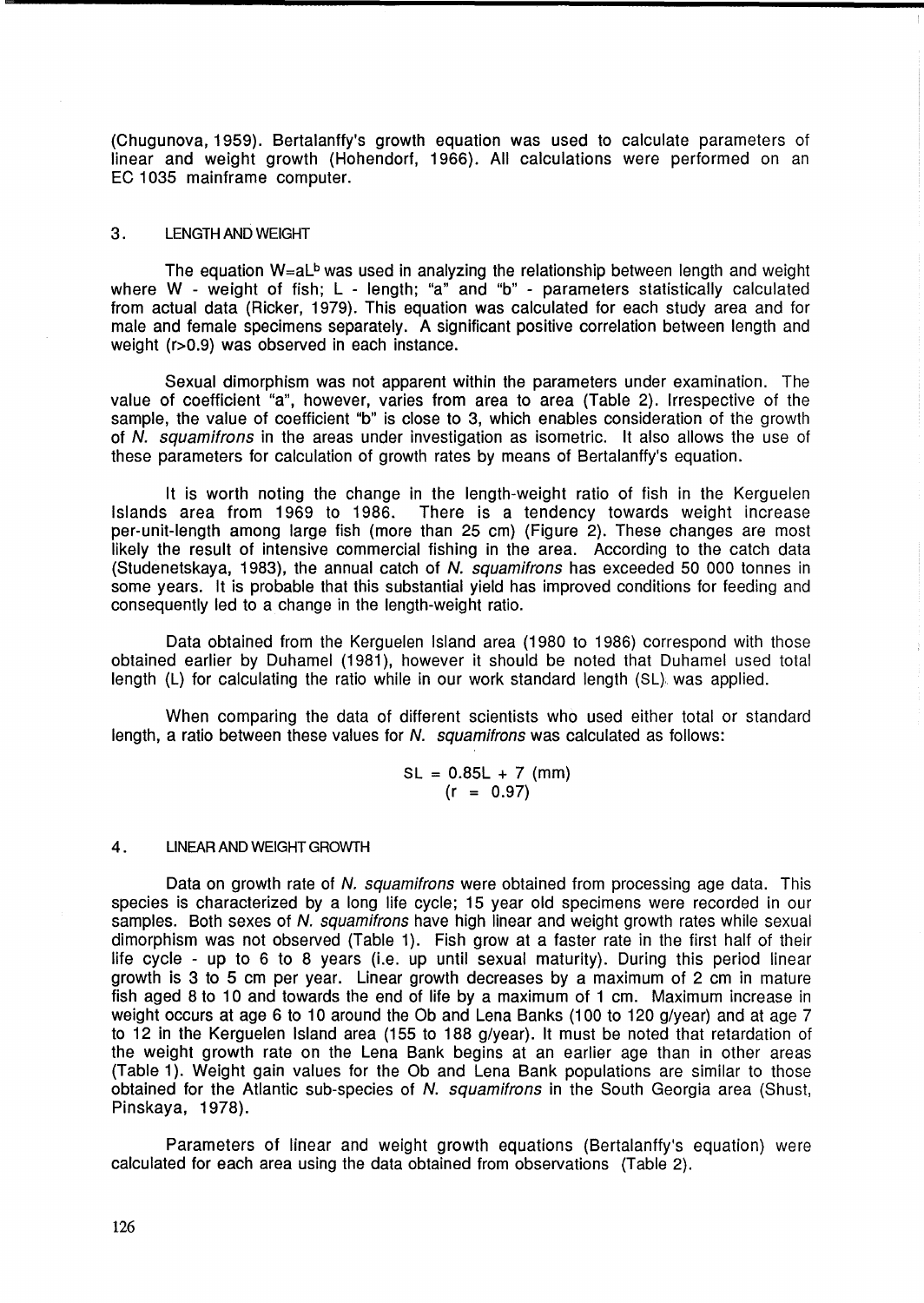When comparing the data obtained it can be seen that while the growth rate for all three areas is fairly similar, the calculated values for length and weight of specimens of the same age group are minimal on the Ob Bank and maximal in the Kerguelen Islands area (data for 1980 to 1986) (Table 1). Relative growth rate coefficients (K), calculated using Bertalanffy's equation, are also different (Table 2).

Growth characteristics of N. squamifrons in the Kerguelen waters deserve special attention. Material collected before the commencement of exploitation of resources on the Kerguelen Shelf (1969 to 1972), and during the period reflecting the current state of the exploited population (1980 to 1988), has been analyzed. Both empirical and calculated values of length and weight by age for these periods practically coincide. The differences in growth rate coefficients are not significant and are more likely caused by the varied quality of materials than by physiological changes of fish. The results of this research demonstrate, therefore, that despite the impact of the fishery and the slight tendency of the length-weight ratio to change, the general growth pattern of fish in this area has remained virtually constant.

Analysis of the data shows that N. squamifrons reaches two-thirds of its theoretical maximum length and one-third of its maximum body weight at the age of 9 years on the Lena Bank, 10 years on the Ob Bank and 11 years in the Kerguelen area.

## 5. AGE/LENGTH CATCH COMPOSITION

The dynamics of age/length composition of catches may serve as an indicator of the state of exploited populations. Our material makes it possible to assess the age/length catch composition of N. squamifrons in each of the areas studied over different years and to note changes that may be occurring.

N. squamifrons taken on the Ob Bank consisted of specimens 8 to 46 cm in length, 4 to 1 400 g in weight and 1 to 15 years old. Specimens of the younger and older age/length groups generally appeared in small numbers. The bulk of the exploited part of the population comprised specimens 20 to 36 cm in length and 4 to 12 years old, the proportion of which varied from 83.8 to 97.6% in different years (Figure 3). The mean age in this area is about 8 years. Earlier it was established that on the Ob and Lena Banks, N. squamifrons reaches maturity at the age of 6 to 7 (Zaitsev, 1989), which indicates that primarily mature specimens were fished. Age/length catch composition on the banks is relatively stable, although with the fairly constant mean age of the population over the last two years, the proportion of fish with a mode of 28 to 32 cm aged 8 in catches has increased markedly while the proportion of older specimens has declined (Figure 3). These changes are associated with a concentration in these years of fishing on pre-spawning and spawning aggregations which contain specimens of the above age/length groups.

Age/length catch composition of N. squamifrons on the Lena Bank is slightly different from that on the Ob Bank. With similar values for maximum length and age, the mean values of these parameters were lower. The mode was usually 22 to 32 cm and 5 to 8 years while the mean age was approximately 7 years. In recent years there have been no significant changes in age/length structure (Figure 4).

Specimens 8 to 50. cm in length and 7 to 2 200 g in weight were found in trawl catches around the Kerguelen Islands. The age of these fish varied from 1 to 15 years. In the first years of the fishery (1969 to 1972) primarily older aged fish were taken (8 to 13 years), comprising from 67.8 to 92.6% of the total (Figure 5). In the 1980s there was a tendency towards a younger fish in catches with 6 to 7 year old specimens predominating. From 1969 to 1987 the mean age of fish in catches dropped by almost four years. This can be illustrated by the nature of changes in mean length and the range of variation in modal values during the periods being compared. Figure 6 shows a sharp decrease in these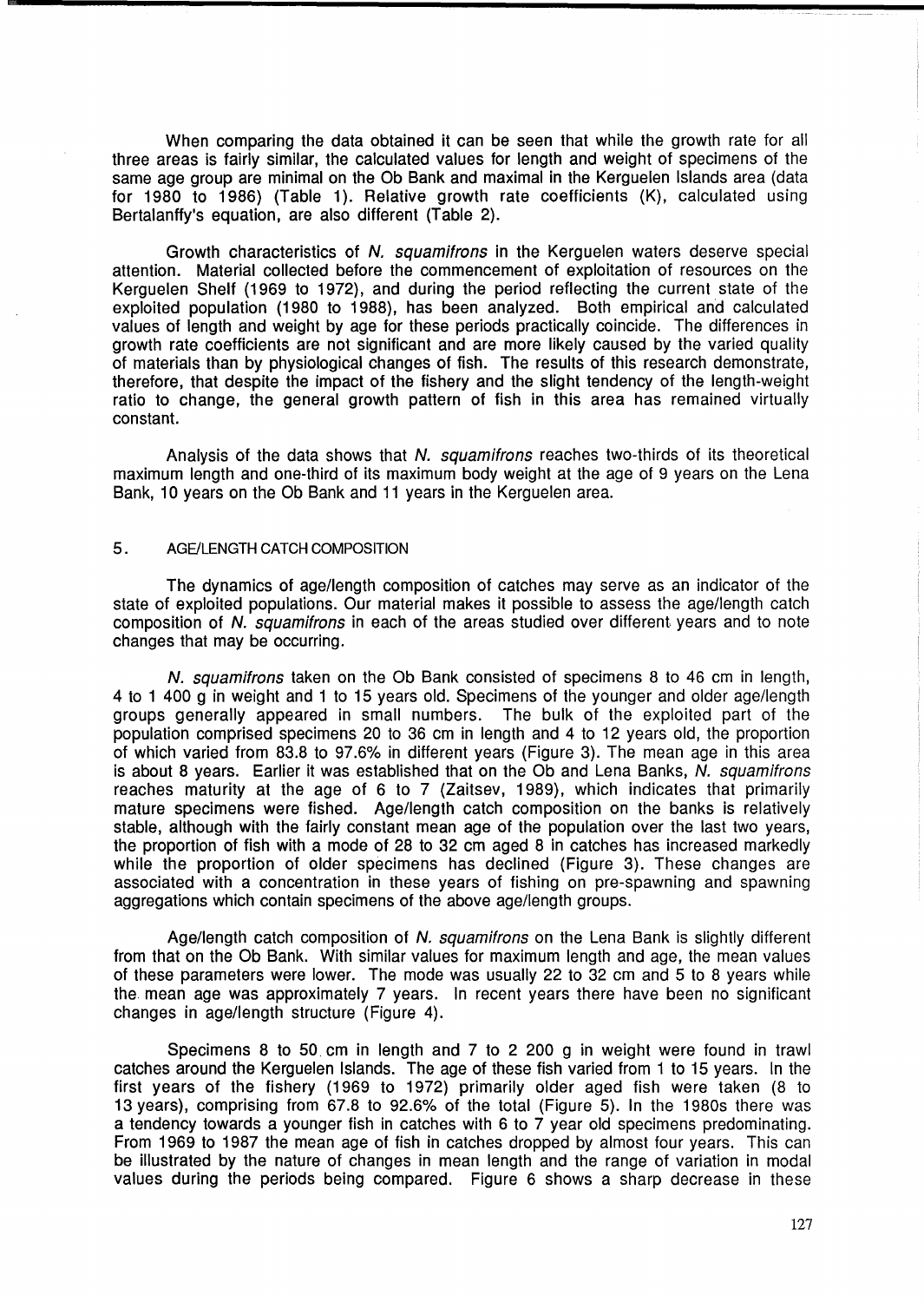parameters from 1969 to 1983 with some stabilization in recent years. Since the majority of fish in the Kerguelen Islands area reach maturity at the age of 7 to 8 and the bulk of the catch for 1985 to 1987 comprised 6 to 7 year olds, it is clear that mainly immature or maturing specimens were targetted by the fishery.

The general trend towards change in the age/length catch composition and a younger population indicates that the fishery in the Kerguelen Islands area must be regulated and managed on the basis of scientific recommendations, made as a result of joint Franco-Soviet research projects.

## 6. CONCLUSIONS

- (i) Growth of N. squamifrons in the areas under study is close to isometric since the coefficient "b" of the length-weight ratio is close to 3.0 for both males and females. The relationship between total length (L) and standard length (SL) is expressed by the following equation:  $SL=0.85L + 7$  mm.
- (ii) Linear growth rate is from 3 to 5 cm per year in the first years of life to 1 cm in the last years, dependent upon the area. Maximum increase in weight occurs at 6 to 10 years of age in the Ob and Lena Bank areas (100 to 120 g) and 7 to 12 years in the Kerguelen Islands area (153 to 188 g).
- (iii) Specimens aged 1 to 15 are taken in trawl catches. The bulk of the exploited part of

the population on the Ob bank comprised fish 20 to 36 cm in length, aged 4 to 12

(T=8 years) and on the Lena Bank - 22 to 32 cm in length, aged 5 to 8 (T=7 years). At the beginning of exploitation in the Kerguelen Islands area the bulk of the catch consisted of 8 to 13 year old specimens, while in the 1980s, 6 to 7 year olds began to predominate. The mean age of fish in catches dropped by about four years.

(iv) Between-year dynamics of age/length catch composition demonstrated that while N. squamifrons populations in the Ob and Lena Bank areas are in a fairly stable condition, the Kerguelen population is experiencing the impact of the fishery which ought to be regulated in this area.

## **REFERENCES**

- BORONIN, V.A. and J.A. FROLKINA. 1976. Age Determination of Notothenia gibberifrons in the South-West Atlantic. Biological Studies in the Atlantic Ocean and Baltic Sea. AtlantNIRO, Kaliningrad. pp. 29-37. (In Russian)
- CHUGUNOVA, N.N. 1959. Manual for Studying Fish Age and Growth. Moscow, Akademia Nauk SSSR. p. 164. (In Russian).
- DUHAMEL, G. 1981. Caracterestique biologiques des principales especes de poisson du plateau continental des iles Kerguelen. Cibium, ser. 3, 5(1): 19-32.
- DUHAMEL G., J.-C. HUREAU and C. OZOUF-COSTAZ. 1983. Ecological Survey of Notothenoid Fish in the Southern Ocean from Bouvet to Kerguelen Islands. Mem. Nat. Polar. Res. (Special Issue) 27:176-182.
- DUHAMEL, G. and C. OZOUF-COSTAZ. 1985. Age, Growth and Reproductive Biology of Notothenia squamifrons in the Indian Sector of the Southern Ocean. Polar. BioI. 4:143-153.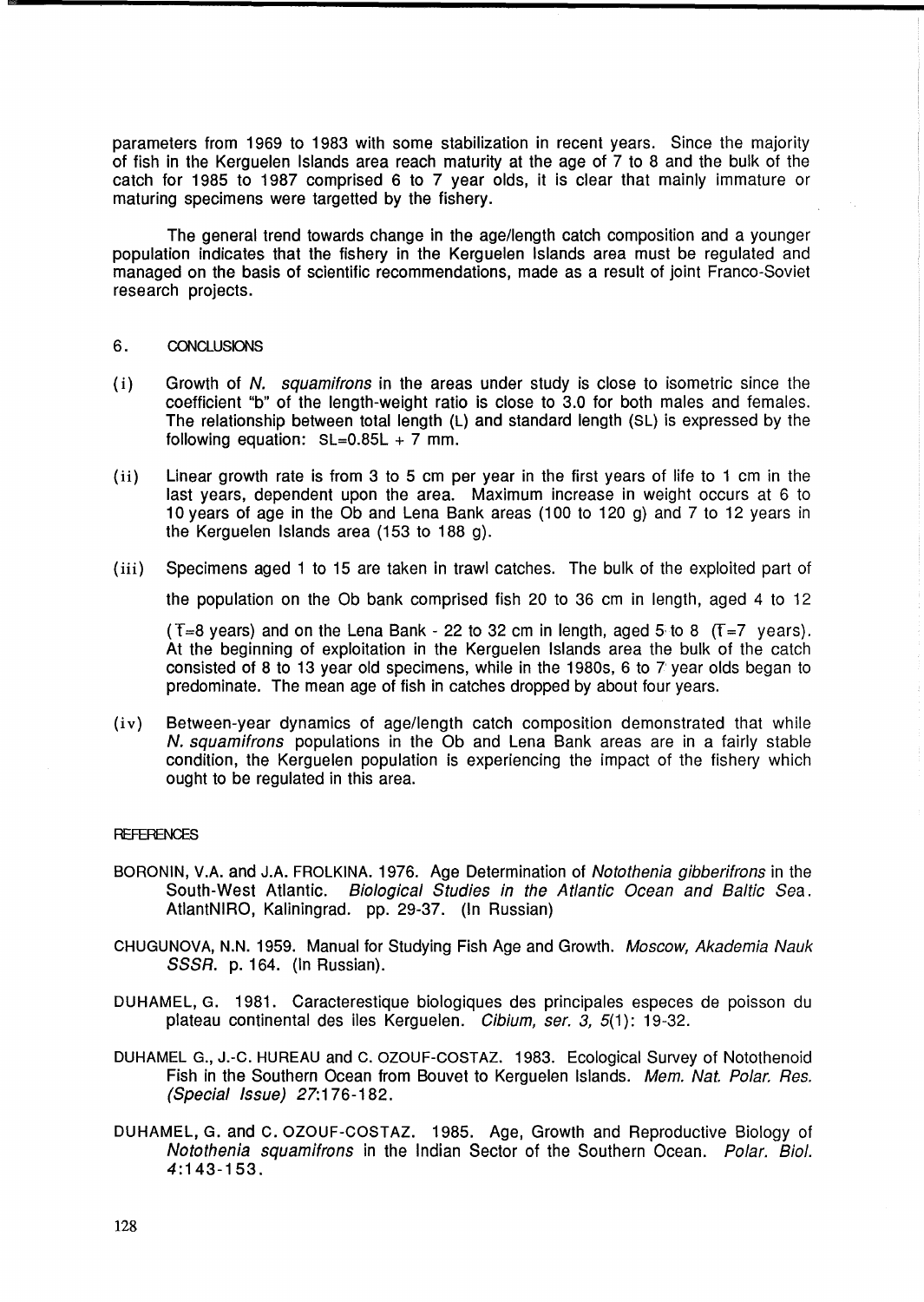- HOHENDORF, K. 1966. Eine Diskussion der Bertalanffy Funktion und ihre Anwendung zur Charakterisierung des Wachthums von Fischen. KielerMeeresforschumgen, Vol. XXII (1): 70-97.
- KOCK, K.-H., G. DUHAMEL and J.-C. HUREAU. 1985. Biology and Status of Exploited Antarctic Stocks: A Review. BIOMASS. Sci. ser., No. 6: 1-142.
- RICKER, W.E. 1979. Computation and Interpolation of Biological Statistics of Fish Populations. Moscow: Pishchevaya Promyshlenost. p. 408.
- SHUST, K.V. and LA. PINSKAYA. 1978. Age and Growth rate of Six Species of Nototheniidae. Voprosy Ikhtiologii, Vol. 18 (5): 837-843. (In Russian).
- STUDENETSKAYA, I.S. 1983. Commercial Fish Fauna off the Kerguelen Islands. Expr. inf. TsNIITE/RKH, ser. 1, (8): 15-17. (In Russian).
- ZAITSEV, A.K. 1987. The Degree of Distinction of Notothenia (Lepidonotothen) squamifrons in the Indian Sector of the Southern Ocean. Abstract of a Report to the 11 All Union Conference: Stock Resources of the Southern Ocean and Problems Concerning their Rational Exploitation. Kerch. pp. 127-129. (In Russian).
- ZAITSEV, A.K. 1989. Primary Questions About the Reproductive Biology of Notothenia (Lepidonotothen) squamifrons in the Indian Sector of the Southern Ocean. Voprosy  $ikhiioloqii$ . Vol.  $29(1)$ : 104-111. (In Russian).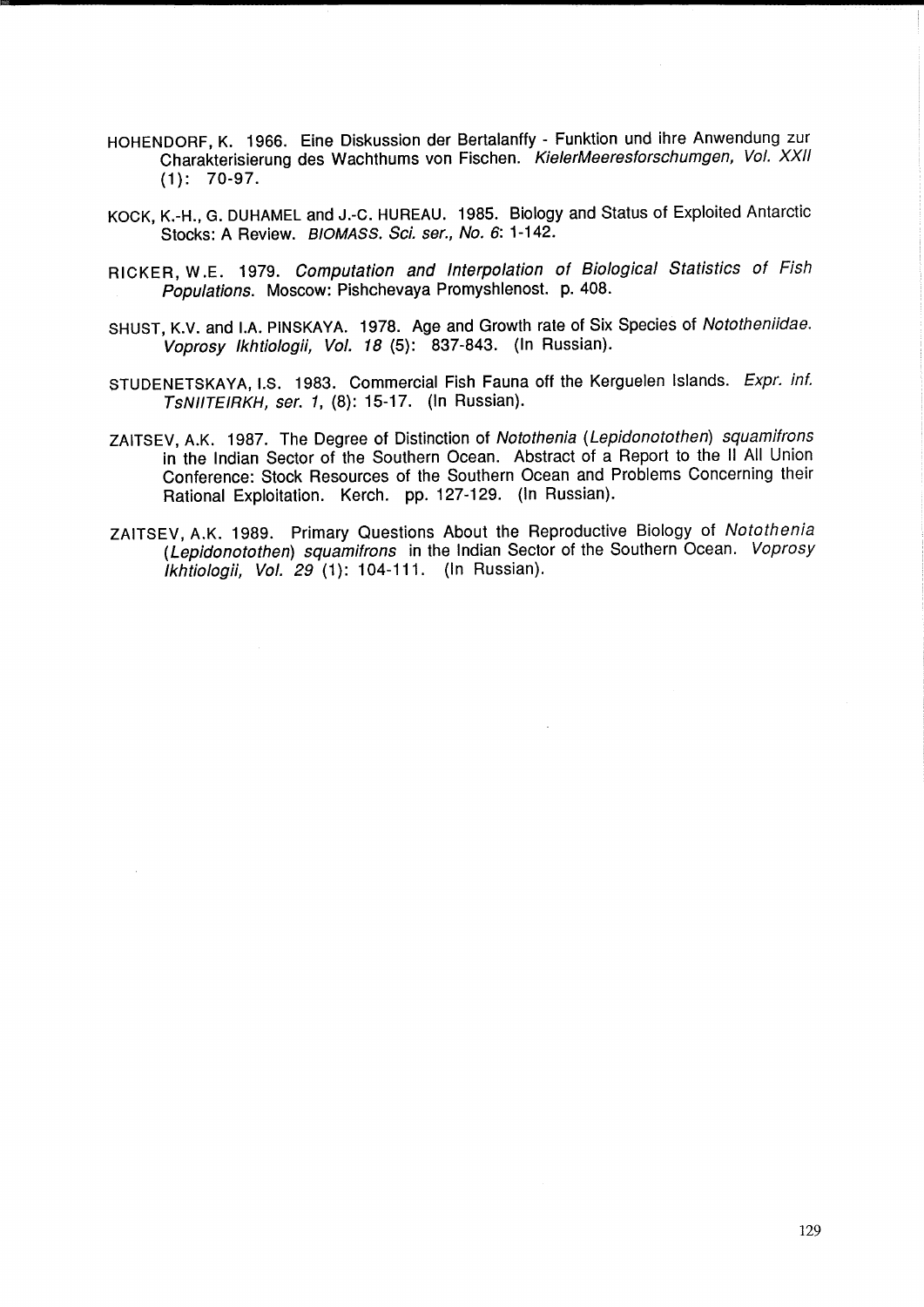|                                      |                                       | Age in years      |                      |                                      |              |                                                                                                           |              |                        |                                  |                          |                        |                        |                   |       |                      |                  |
|--------------------------------------|---------------------------------------|-------------------|----------------------|--------------------------------------|--------------|-----------------------------------------------------------------------------------------------------------|--------------|------------------------|----------------------------------|--------------------------|------------------------|------------------------|-------------------|-------|----------------------|------------------|
| Area                                 | Sex                                   |                   |                      | З                                    |              | 5                                                                                                         | 6            |                        | 8                                | 9                        | 10                     |                        |                   | 13    | -4                   | 15               |
|                                      |                                       |                   |                      |                                      |              |                                                                                                           |              |                        | Linear growth                    |                          |                        |                        |                   |       |                      |                  |
| Ob Bank                              | Females<br><b>Males</b><br>Both sexes | $\overline{a}$    | 8.7                  | $9.3 \pm 13.4$<br>13.3<br>$9.3$ 13.5 | 17.4<br>17.3 | 17.1 20.5 23.5 26.2 28.7 30.9 32.9<br>20.9<br>20.7                                                        | 24.1         | 26.9<br>23.8 26.6 29.0 | 29.4                             | 31.2                     | 31.6 33.5<br>33.2 35.0 | 34.8 36.4 37.9<br>35.3 | 36.8<br>36.5 37.9 | -38.1 | 39.2<br>39.3<br>39.2 |                  |
| Lena Bank                            | Females<br><b>Males</b><br>Both sexes | 6.1<br>5.0<br>5.8 | 10.9                 | $10.6$ 15.4                          | 19.5         | 15.2 18.9 22.3 25.3 28.0 30.3 32.5 34.3 36.0<br>23.0<br>10.9 15.3 19.2 22.6 25.5 28.2 30.5 32.5 34.3 35.9 | 26.0         | 28.6 30.7              |                                  |                          | 32.6 34.2 35.6         |                        |                   |       | (38.6)<br>(39.5)     |                  |
| Kerguelen Islands<br>$(1980 - 1986)$ | Females<br><b>Males</b><br>Both sexes | 7.5<br>6.2<br>7.1 | 12.2<br>11.6<br>12.1 | 16.3<br>16.5                         | 20.4<br>20.4 | 16.5 20.3 23.7 26.8 29.6 32.0 34.2 36.2 38.0 39.6 41.0<br>24.0<br>23.9                                    | 27.1<br>27.0 | 29.9                   | 32.3<br>29.7 32.2 34.3 36.2 37.9 | 34.4                     | 36.3                   | 37.9                   | 39.3<br>39.4      | 40.8  |                      | (42.7)<br>(42.7) |
| $(1969 - 1972)$                      | Both sexes                            |                   |                      |                                      | 20.1         | 23.3                                                                                                      | 26.329.1     |                        |                                  | 31.7 34.0 36.2 38.3 40.1 |                        |                        |                   | 41.9  | 43.5                 | 44.9             |

|                   |              | Age in years |               |    |     |      |     |     |     |     |     |      |      |      |                |        |
|-------------------|--------------|--------------|---------------|----|-----|------|-----|-----|-----|-----|-----|------|------|------|----------------|--------|
| Area              | <b>Sex</b>   |              |               | З  | 4   | 5    | 6   |     |     | 9   | 10  |      | -2   | -3   | 14             | 5      |
|                   |              |              | Weight growth |    |     |      |     |     |     |     |     |      |      |      |                |        |
| <b>Ob Bank</b>    | Females      |              | 12            | 41 | 92  | 163  | 251 | 354 | 468 | 587 | 711 | 835  | 957  | 1076 | 1214           |        |
|                   | <b>Males</b> |              | 12            | 43 | 98  | 176  | 273 | 384 | 506 | 633 | 761 | 888  | 012  | 1130 | 1242           |        |
|                   | Both sexes   |              | 13            | 44 | 96  | 170  | 262 | 368 | 485 | 609 | 736 | 863  | 989  | 1111 | 1228           |        |
| Lena Bank         | Females      | 2            | 18            | 57 | 123 | 210  | 316 | 432 | 556 | 678 | 799 | 914  |      |      | $\blacksquare$ |        |
|                   | Males        |              | 16            | 65 | 146 | 247  | 359 | 472 | 580 | 679 | 767 | 844  |      |      | (1028)         |        |
|                   | Both sexes   | 2            | 18            | 61 | 131 | 223  | 330 | 446 | 564 | 679 | 788 | 891  |      |      | (1180)         |        |
| Kerguelen Islands | Females      | 5            | 23            | 64 | 129 | 220  | 336 | 474 | 630 | 800 | 981 | 1169 | 1361 | 1554 |                | (2001) |
| $(1980 - 1986)$   | Males        | 4            | 22            | 64 | 132 | -227 | 346 | 484 | 637 | 800 | 969 | 1140 | 1310 |      |                |        |
|                   | Both sexes   | 5.           | 24            | 65 | 132 | 225  | 341 | 478 | 631 | 796 | 970 | 1148 | 1329 | 1508 |                | (2001) |
| $(1969 - 1972)$   | Both sexes   |              |               |    | 129 | 221  | 337 | 472 | 625 | 792 | 969 | 1152 | 1338 | 1526 | 1713           | 1897   |

 $\overline{130}$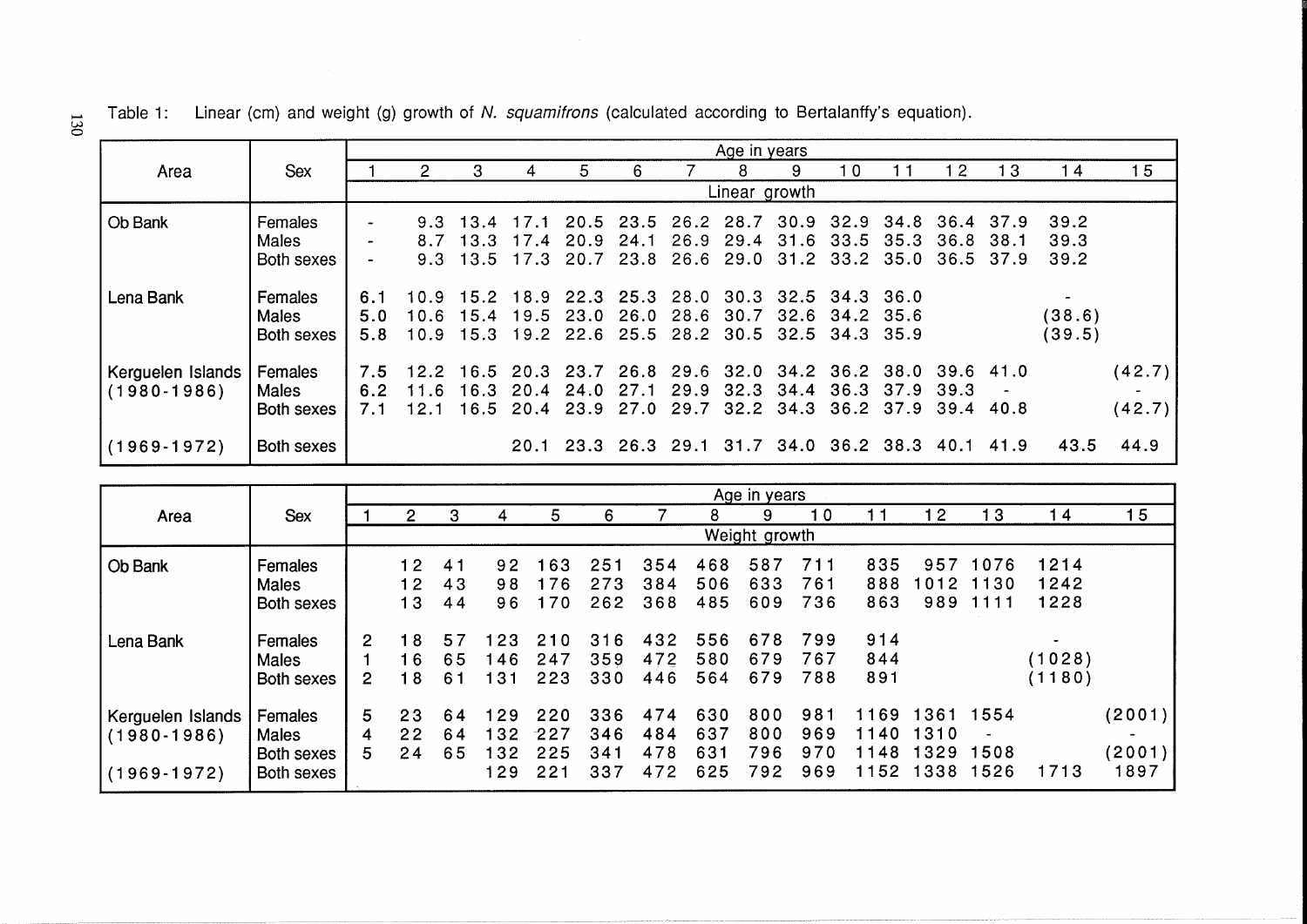|  | Table 2: |  |  |  |  |  |  | . Parameters of length-weight equation and Bertalanffy's growth equation for N. squamifrons. |
|--|----------|--|--|--|--|--|--|----------------------------------------------------------------------------------------------|
|--|----------|--|--|--|--|--|--|----------------------------------------------------------------------------------------------|

|                                                  |                                       | Parameters                    |                            |                         |                      |                            |                                  |                   |  |  |  |
|--------------------------------------------------|---------------------------------------|-------------------------------|----------------------------|-------------------------|----------------------|----------------------------|----------------------------------|-------------------|--|--|--|
| Area                                             | <b>Sex</b>                            | a                             | b                          | حما                     | $W_{\infty}$         | K                          | $t_{\rm o}$                      | n                 |  |  |  |
| Ob Bank                                          | Females<br><b>Males</b><br>Both sexes | 0.01466<br>0.00947<br>0.01147 | 3.0831<br>3.2209<br>3.1600 | 51.83<br>48.28<br>49.89 | 2487<br>2317<br>2524 | 0.1015<br>0.1235<br>0.1115 | 0.0591<br>0.3917<br>0.1781       | 115<br>130<br>245 |  |  |  |
| Lena Bank                                        | Females<br><b>Males</b><br>Both sexes | 0.00647<br>0.00887<br>0.00735 | 3.3250<br>3.2285<br>3.2880 | 49.53<br>43.55<br>47.24 | 1933<br>1233<br>1632 | 0.1166<br>0.1573<br>0.1290 | $-0.1350$<br>0.2182<br>$-0.0302$ | 168<br>123<br>291 |  |  |  |
| Lena Bank (Duhamel,<br>Ozouf-Costaz, 1985)       | Both sexes                            | $\overline{\phantom{a}}$      |                            | 43.0                    | 1003                 | 0.117                      | 1.0593                           |                   |  |  |  |
| Kerguelen Is<br>$(1969-1972)$                    | Both sexes                            | 0.01244                       | 3.1315                     | 63.29                   | 4830                 | 0.0779                     | $-0.9075$                        | 309               |  |  |  |
| Kerguelen Is<br>$(1980 - 1986)$                  | Females<br><b>Males</b><br>Both sexes | 0.00293<br>0.00262<br>0.00314 | 3.3198<br>3.3401<br>3.3089 | 53.59<br>49.39<br>51.31 | 4755<br>3547<br>4157 | 0.1087<br>0.1325<br>0.1196 | 0.3788<br>0.0150<br>0.2426       | 281<br>295<br>576 |  |  |  |
| Kerguelen Is<br>(Duhamel, Ozouf-Costaz,<br>1985) | Females<br><b>Males</b><br>Both sexes | 0.0025<br>0.0032              | 3.4359<br>3.3686           | 67.0                    | 4470                 | 0.078                      | $\blacksquare$<br>0.1075         | 627<br>683        |  |  |  |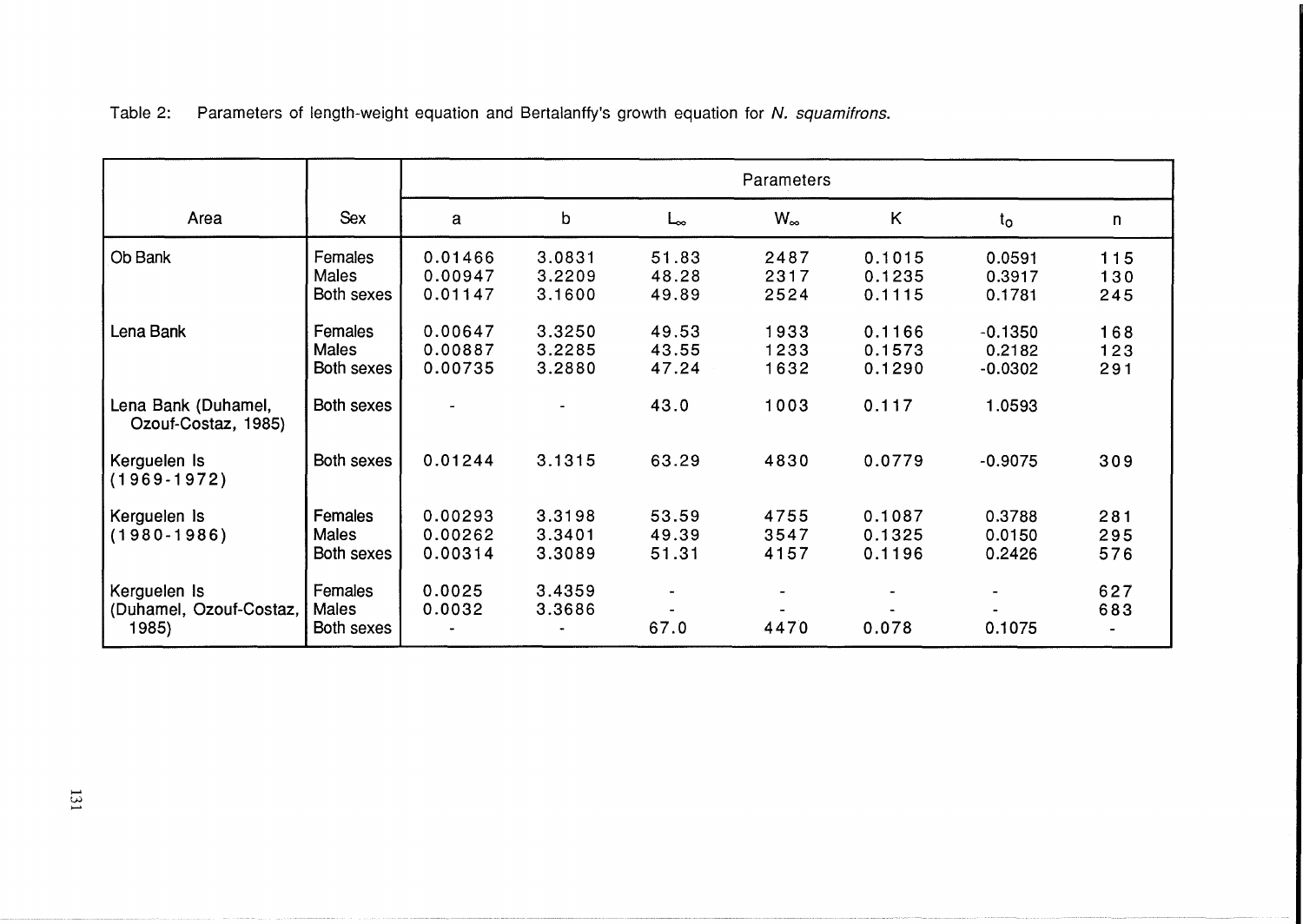

Figure 1: Change in the number of sclerites of N. squamifrons of different age.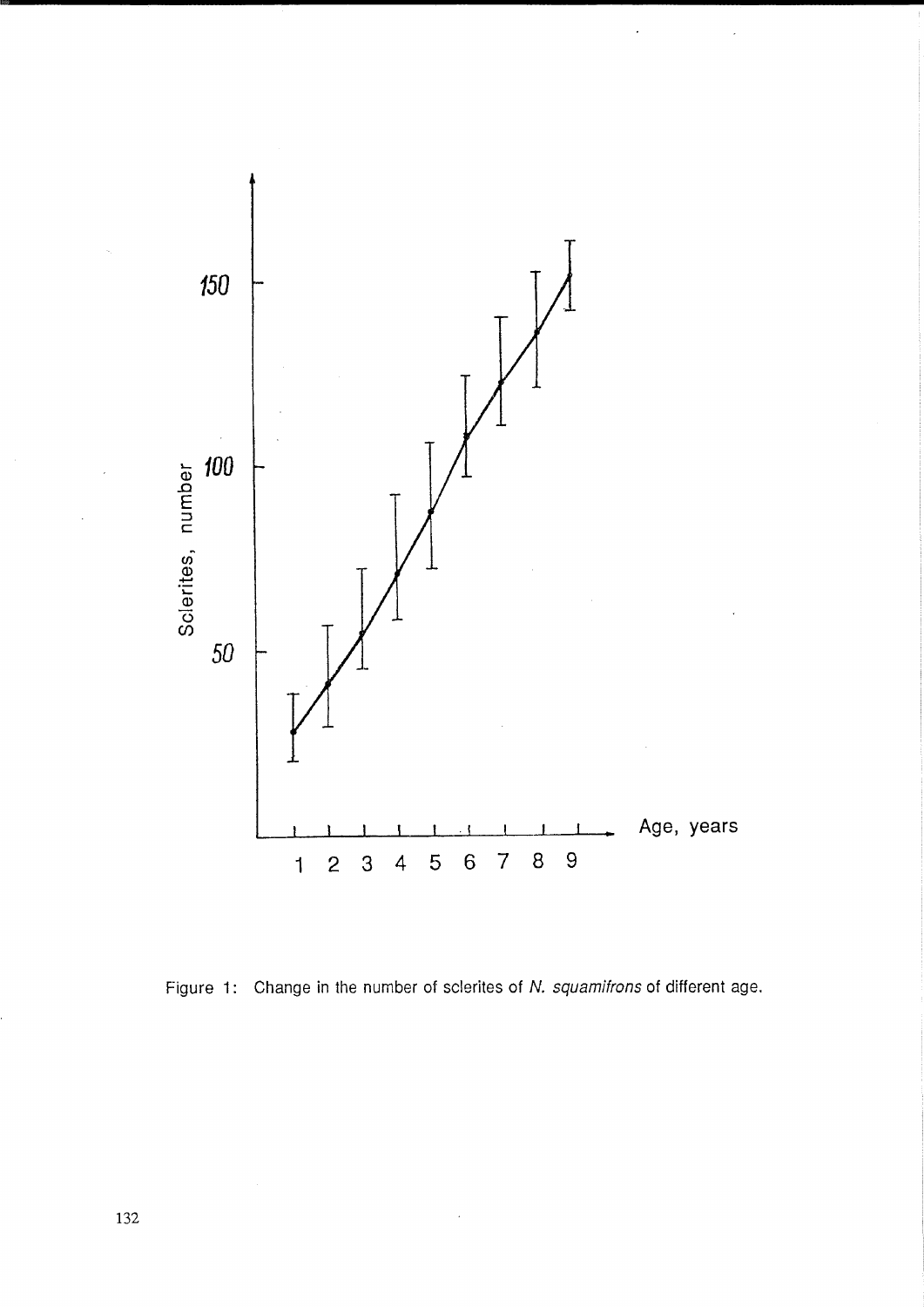

Figure 2: Length-weight ratio of N. squamifrons from the Kerguelen Island area: 1=1969 to 1972; 2=1980 to 1986.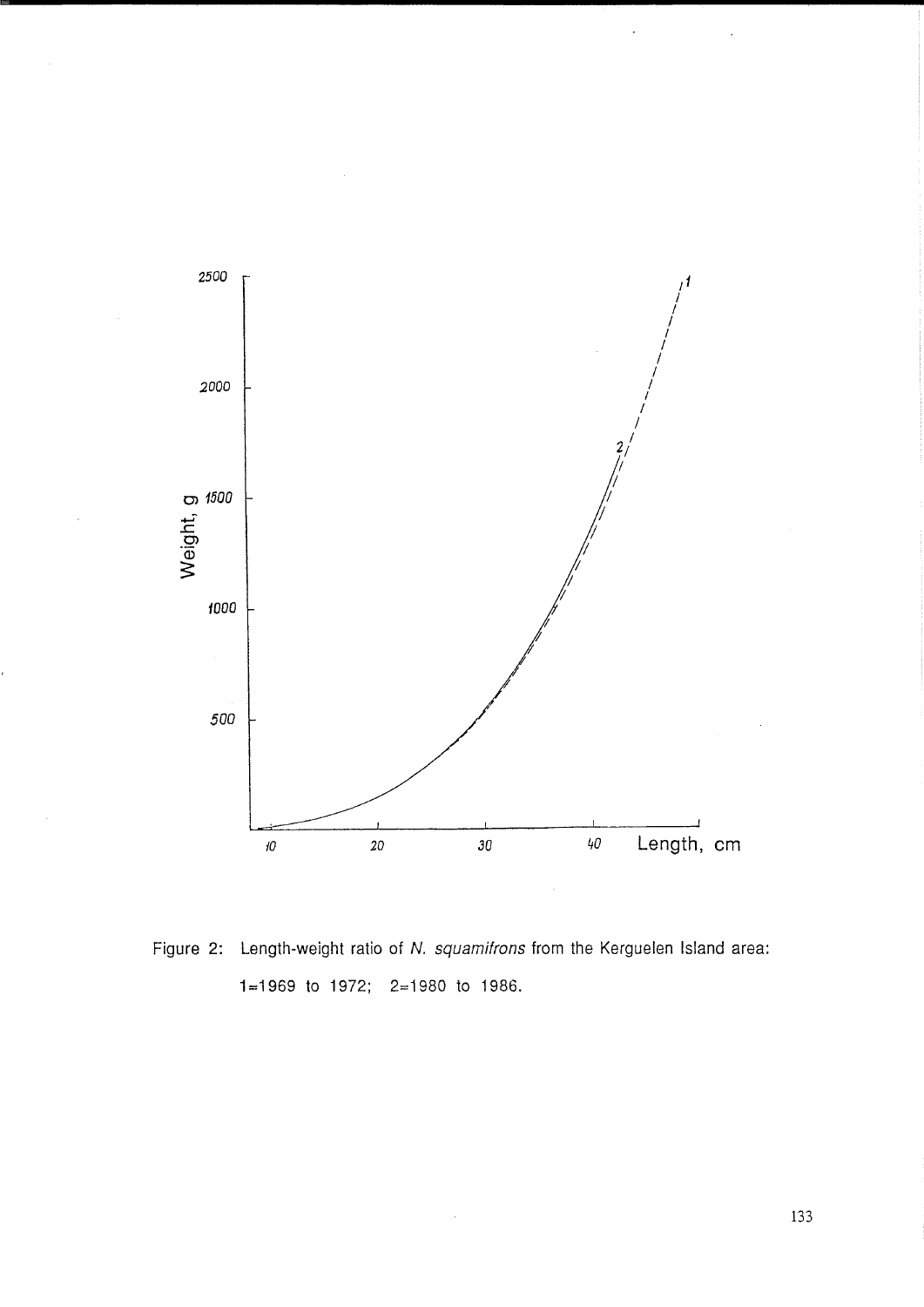

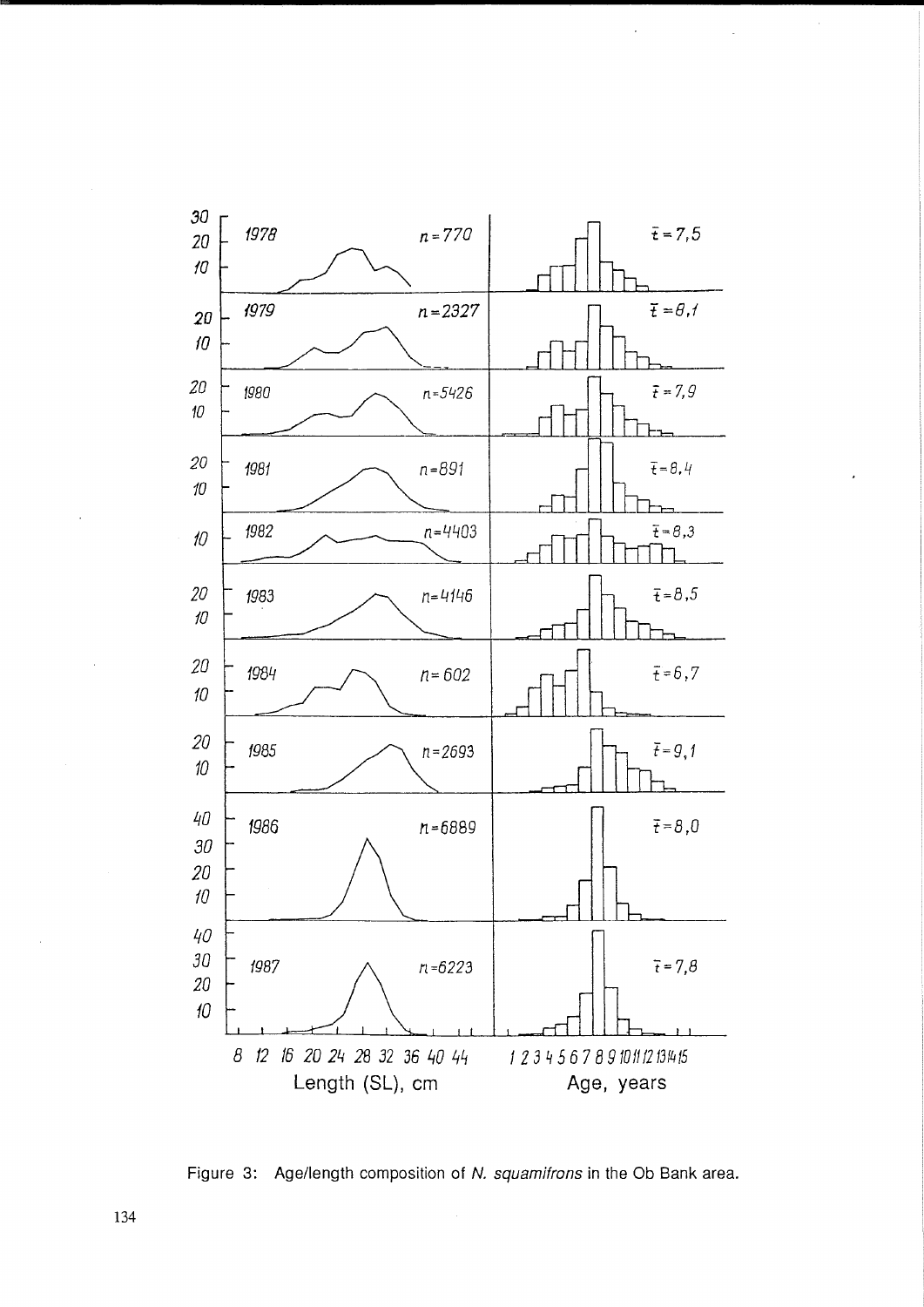

Figure 4: Age/length composition of N. squamifrons in the Lena Bank area.

 $\hat{\mathcal{A}}$ 

135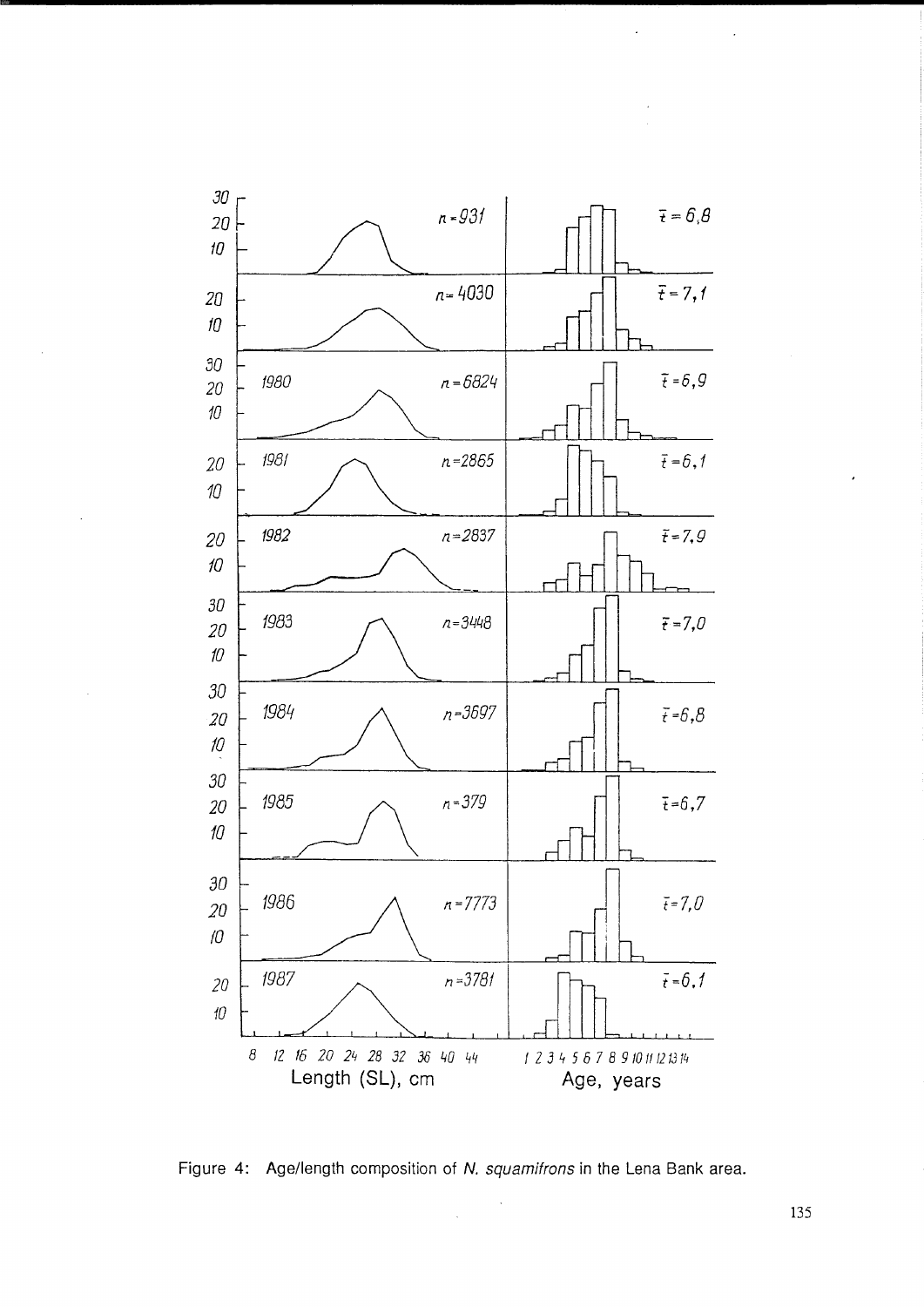

Figure 5: Age/length composition of N. squamifrons in the Kerguelen Island area.

 $\hat{\mathcal{L}}$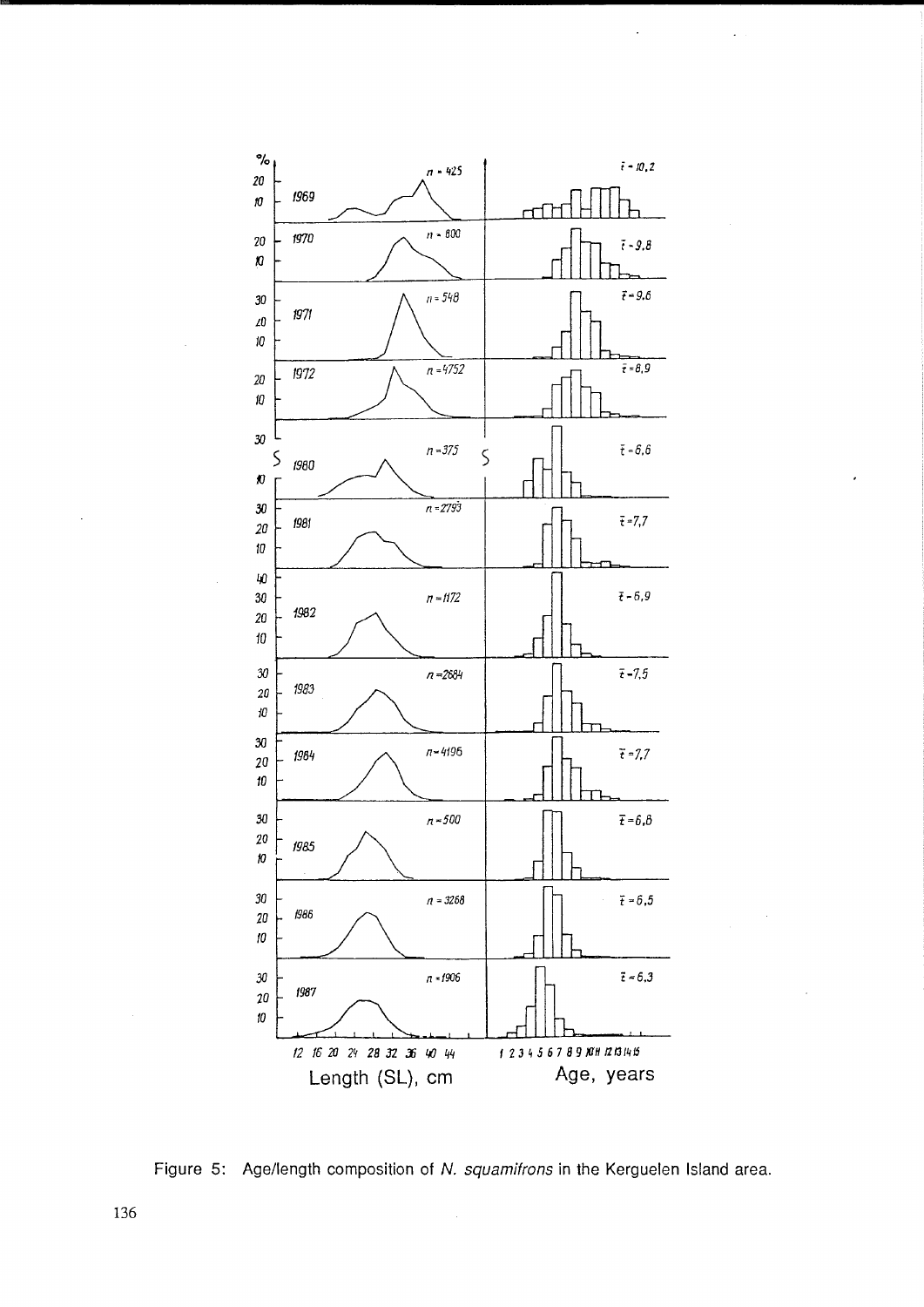



1 - mean length; 2 - modal length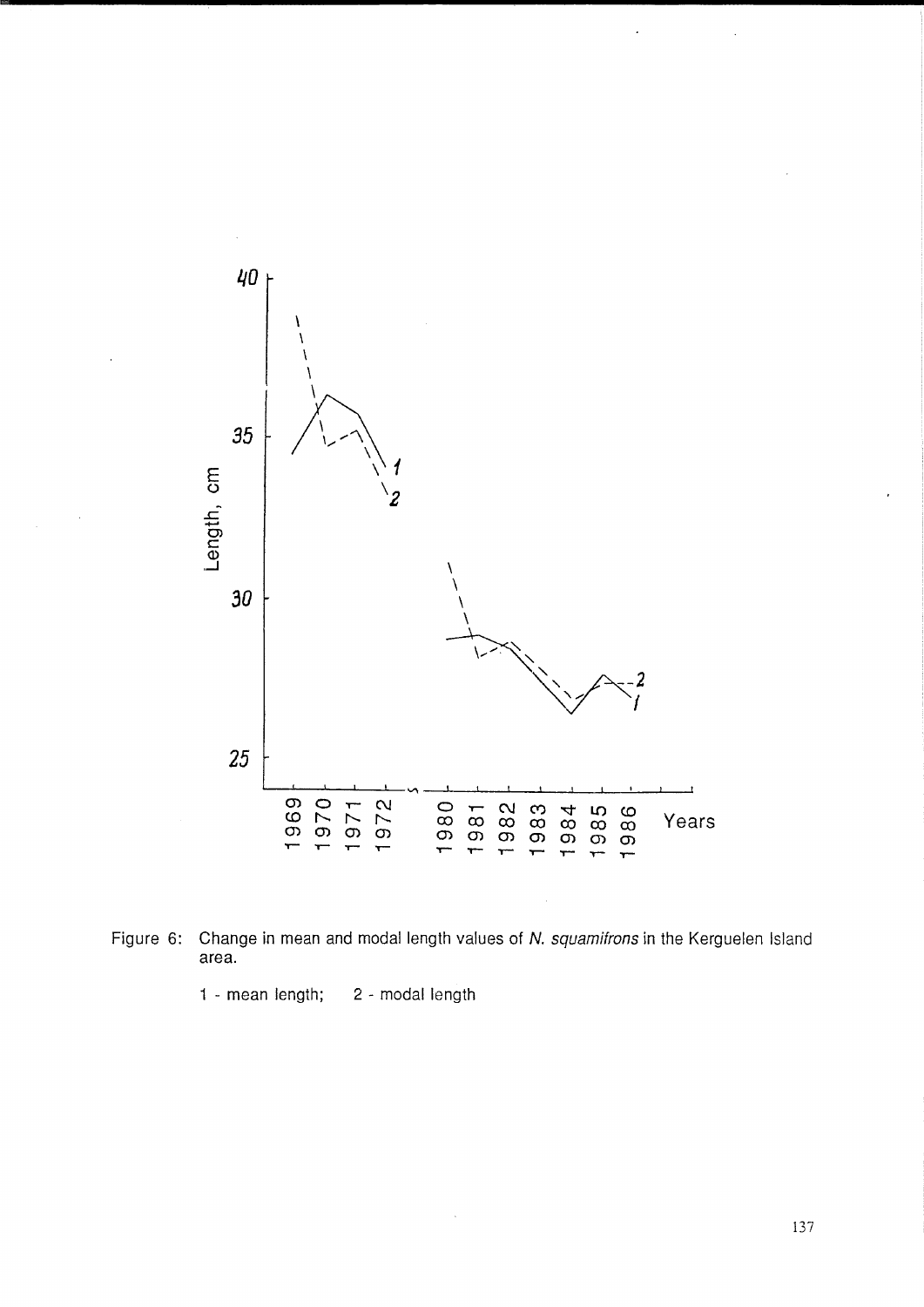# Liste des tableaux

- Tableau 1: Croissance linéaire (cm) et en poids (g) de N. squamifrons (calculée selon I'equation de Bertalanffy).
- Tableau 2: Paramètres de l'équation longueur-poids et de l'équation de croissance de Bertalanffy pour N. squamitrons.

# Liste des figures

- Figure 1: Changements dans le nombre de sclérites de N. squamifrons d'âges différents.
- Figure 2: Ratio poids-longueur de N. squamifrons de la région des îles Kerguelen:  $1 = 1969$  à 1972;  $2 = 1980$  à 1986.
- Figure 3: Composition âge/longueur de N. squamifrons dans la région du banc Ob.
- Figure 4: Composition âge/longueur de N. squamifrons dans la région du banc Léna.
- Figure 5: Composition âge/longueur de N. squamifrons dans la région des îles Kerguelen.
- Figure 6: Changements de valeurs des longueurs moyennes et modales de N. squamifrons dans la région des îles Kerguelen.
	- 1 longueur moyenne; 2 longueur modale.

## Список таблиц

- Линейный рост (см) и прирост веса (г) вида N. squamifrons Таблица 1: (вычисления по уравнению Берталанффи).
- Таблица 2: Параметры уравнения длина-вес и уравнения Берталанффи для вида N. squamifrons.

#### Список рисунков

- P<sub>HC</sub>y<sub>HOK</sub> 1: Изменение количества склеритов у особей вида N. squamifrons различного возраста.
- P<sub>HCVHOK</sub> 2: Соотношение длина-вес для особей N. squamifrons в районе острова Кергелен:

 $1 = 1969 - 1972$ ;  $2 = 1980 - 1986$ 

- P<sub>H</sub>cy<sub>HOK</sub> 3: Размерно-возрастной состав популяций  $N$ . squamifrons в районе 6aHKH 06b.
- P<sub>HC</sub>y<sub>HOK</sub> 4: Размерно-возрастной состав популяций  $N$ . squamifrons в районе 6aHKH JIeHa.
- P<sub>HC</sub>y<sub>HOK</sub> 5: Размерно-возрастной состав популяций  $N$ . squamifrons в районе острова Кергелен.